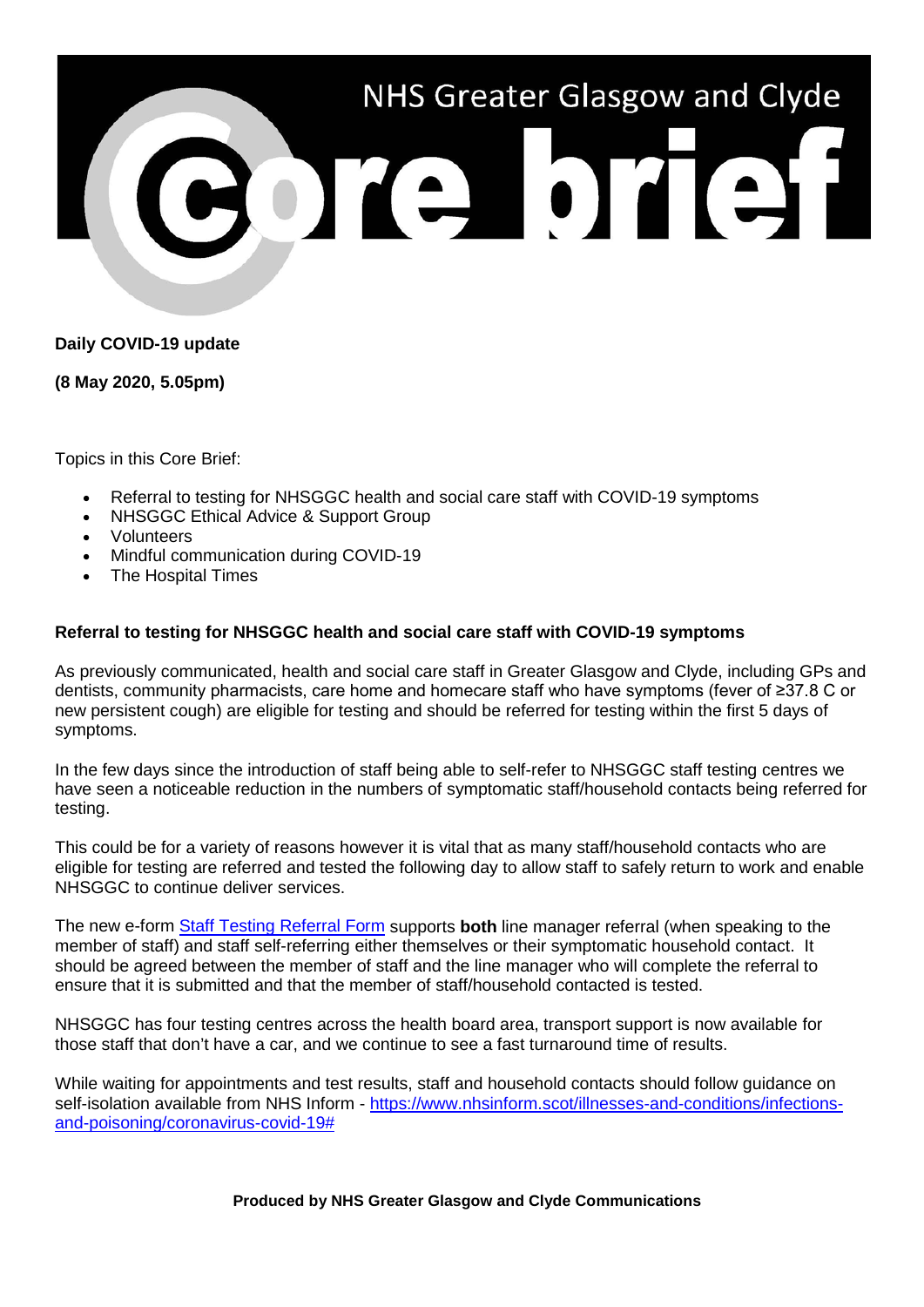For further background information on COVID-19 Testing including what to do when you receive your results go to [www.nhsggc.org.uk/covid19/stafftesting](http://www.nhsggc.org.uk/covid19/stafftesting)

It is important to note that the separate surveillance testing offered via the COVID Hubs or the COVID Assessment Centres is not for diagnostic purposes and therefore cannot be used to make decisions on individual patients/return to work arrangements. Therefore, any symptomatic staff or household contacts cannot use a negative result obtained through surveillance testing to end self-isolation earlier than the prescribed home isolation periods.

## **NHSGGC Ethical Advice & Support Group**

In response to national guidance, NHSGGC has set up an Ethical Advice and Support Group.

Its role is to provide support for healthcare workers, clinicians and teams dealing with complex or difficult situations while seeking to maintain the highest quality of healthcare for everyone affected by the COVID-19 emergency response.

Made up of lay representatives and members from multi-disciplinary clinical, public health and social care backgrounds, the Group will offer additional ethical advice and support on a case by case basis.

Clinical staff and managers should liaise to resolve any dilemmas locally. Those who wish to make use of the advisory support should email [EAandSG@ggc.scot.nhs.uk](mailto:EAandSG@ggc.scot.nhs.uk) to request a form or download from [StaffNet.](http://www.staffnet.ggc.scot.nhs.uk/Corporate%20Services/Clinical%20Governance/Key%20Information/Pages/KeyInformationUserGuides2.aspx) Support is available to help you outline and submit your request if you are experiencing difficulties as a result of clinical demands.

#### **Volunteers**

We have received an overwhelming response from people wanting to volunteer during COVID-19 and are grateful to each and every one of them.

Volunteers play a major role in NHSGGC and their help at this time is invaluable.

More than 1000 people have offered their support to NHSGGC and in just one week alone, volunteers contributed almost 600 hours of help across our services.

Our army of helpful volunteers are assisting our services in a variety of roles including: setting up and manning hand sanitising stations, wiping down touch points, facilities support (help desk, bed runners, domestic service), cleaning (toilets, general areas, wheel chairs), R&R Hub (serving drinks, cleaning), sorting public donations and delivering across sites and meet and greet for face fit areas/way finding to name just a few.

These may seem like small things but they make a huge difference to our patients and without this band of tireless volunteers we would be lost. We would like to take this opportunity to say a huge and heartfelt thank you each and every one of you, you are heroes to us all.

### **Mindful communication during COVID-19**

NHSGGC frontline staff are developing good practice materials to support colleagues at this difficult time. They have produced a 'mindful communication during COVID-19' poster with tips to help you continue to deliver good patient centred care

Staff worked with colleagues in NHS Leicestershire who produced the content, and the illustrations were produced by NHSGGC.

[Click here to view the poster.](https://www.nhsggc.org.uk/media/260381/mindful-communication-during-covid-19_070520.pdf)